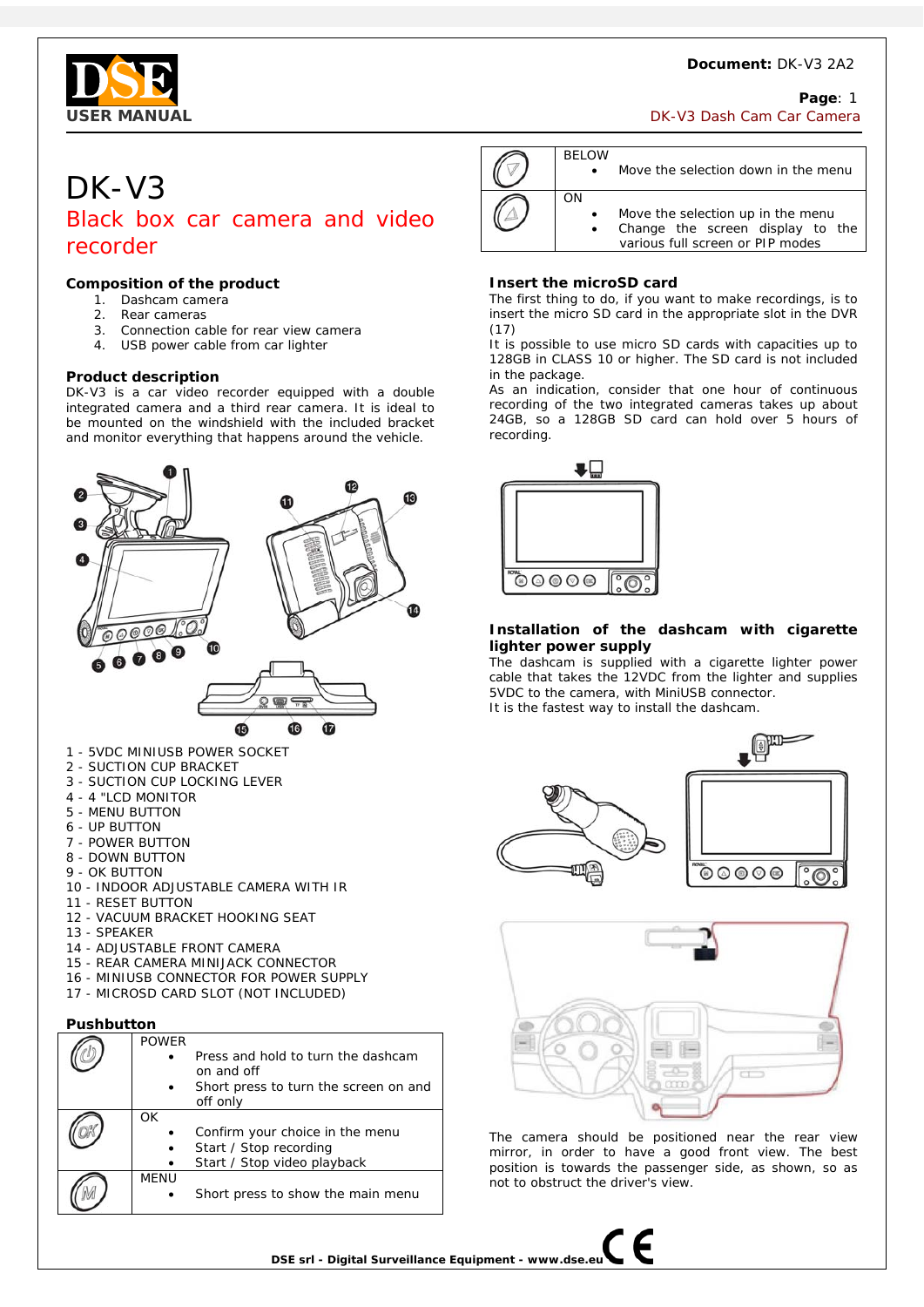

Page: 2 **USER MANUAL** DK-V3 Dash Cam Car Camera

Most vehicles only supply power to the cigarette lighter with the ignition on. In this case, the camera will turn on and off automatically together with the vehicle panel.

Some vehicles supply power to the lighter constantly, even when the vehicle is stationary. In this case you will have to turn the dashcam on and off manually with the front ON / OFF button.

The supplied lighter cable can easily be hidden along the edge of the rear window, passing under the gaskets.

### **Installation of the dashcam with power supply from the fuse control unit**

If you want to install the dashcam so as not to have visible cables inside the vehicle, you can separately purchase our installation kit, in the MiniUSB version, suitable for this dashcam.

The kit includes the cables and connectors to connect to the vehicle's fuse box. It also includes a 12V / 5VDC transformer with battery saver that is able to disconnect the dashcam when the vehicle's battery starts to run out, a very useful function if you use the dashcam with the vehicle stationary.

NOTE: This model only requires the connection of the + BAT and GND cable as the ACC cable is not supported.

For the installation of the dashcam kit you can consult the specific installation kit manual.



#### **Installing the rear view camera**

This dashcam is equipped with 3 cameras for front, internal and rear shooting.

The first two cameras are built into the dashcam, while the rear camera is connected to the AV IN connector (15) with the cable provided and positioned on the rear of the vehicle.





You can arrange the rear camera inside the vehicle, so that it shoots through the rear glass (A), or mount the camera outside, above the license plate (B), preferably having it installed by a professional. The camera is perfectly waterproof and small in size.



The connection cable is included. On the camera side there is a red cable that you can connect to the positive that turns on the rear lights to automatically bring the rear camera to full screen when reverse gear is engaged. If you don't want this feature you can leave the red cable unused.

#### **Turn on the camera**

The camera turns on automatically when it receives power through the USB port and turns off in seconds if it fails. If you only supply power to the camera when the vehicle is running, it will turn on and off together with the vehicle. If you supply power to the camera continuously, you will instead have to turn the camera on and off manually by holding down the front power button (7) for a few seconds.



The camera has an internal battery which is used to allow the camera to stop safely when the power fails and also to operate in parking mode. The battery does not have sufficient capacity to allow normal use without power. If you turn on the camera and see the battery icon appear at the bottom right of the screen, this means that there is no power and the camera is only running on its own internal battery.

#### **Turn off the dashcam and monitor**

To turn off the camera completely, press and hold the ON / OFF button (7) for a few seconds.

ATTENTION. If the GUARD / PARKING function is active, the camera restarts automatically when a shock is detected.

To turn off the screen only and keep the camera running, briefly press the ON / OFF button (7)

#### **Format the microSD card**



**DSE srl - Digital Surveillance Equipment - www.dse.e**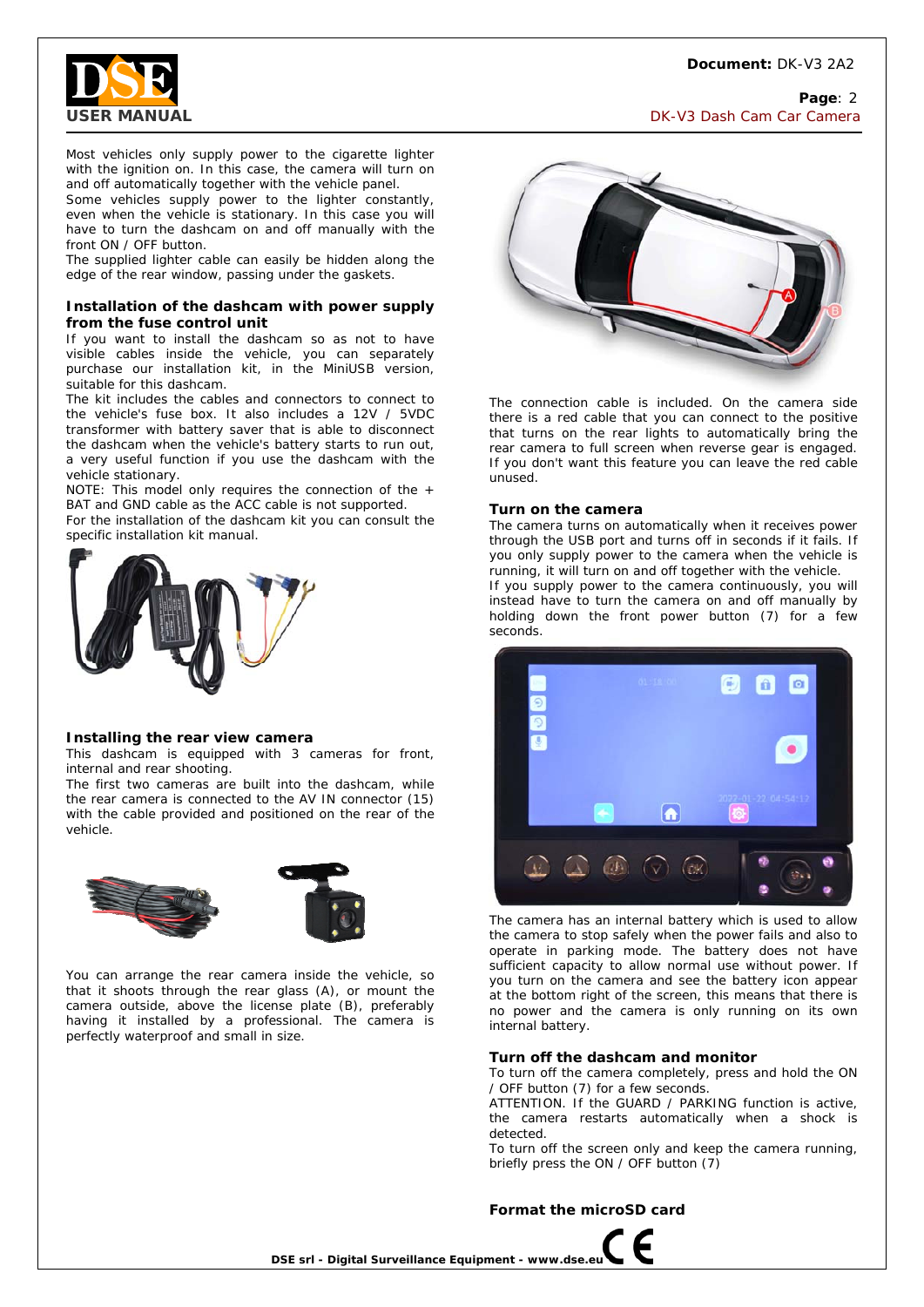

**Page**: 3 **USER MANUAL DISPONSITION OF A SECOND CONSTRUCT OF A SECOND PROPERTY OF A SECOND DESCRIPTION OF CAMERA CAMERA** 

If you have inserted a new SD card you must format it before you can use it for recording. The camera alerts you with a message.

To format the memory, tap the HOME button



Then the SETTINGS button

回

Ô

And finally the FORMAT button



Agree to format to start recording.

# **Short commands**

The home screen shows the front camera in full screen and the indoor camera in PIP mode. There are some quick control buttons on the touchscreen



A - Start and Stop recording (the dashcam still starts recording automatically at startup)

B - Opens PHOTO mode for taking pictures

C - Protect the current video file from being overwritten.

Press to prevent an important video from being deleted. D - Change the display mode of cameras 1,2, and 3



- A Cancel, go back to the previous page
- B Opens the HOME menu for camera management
- C Opens the SETTINGS menu

# **Camera management home menu**

The home button at the bottom and in the center of the screen opens the camera management menu



VIDEO - Start and stop recording

RECORD - Switch to camera view in VIDEO mode to record video

CAMERA MODE - Switches to view cameras in PHOTO mode to take pictures

FILES - Switch to PLAYBACK mode where you can browse and play the files stored in the memory

SETTING - Sets the recording modes which is described below

## **Home menu - Settings**



The settings button on the Home menu allows you to set the recording options





PROTECTION - Activates automatic screen shutdown after 30, 60 or 120 seconds of inactivity. Note that this feature only turns off the screen while the dashcam continues to run. It is very important to enable this function if you keep the camera running while parking to reduce consumption. Default: OFF

AUTO SHUTDOWN - Enables automatic shutdown of the device after 3, 5 or 10 minutes of inactivity. Default: OFF FREQUENCY - Choose the screen refresh rate at 50Hz or 60Hz. Default: 50Hz (Europe)

KEY SOUND - Activates the confirmation beep each time the touchscreen is touched. Default: ON

LANGUAGE - English only available

DATE & TIME - Set the date and time

LICENSE - Function not available

HEADLIGHT - Function to reduce the glare caused by the headlights of the car

FORMAT - Format the camera's micro SDcard making it usable for recording. This operation deletes all the data contained in the memory.

DEFAULT - Restore factory settings

VERSION - Shows the product version

FILL LIGHT - This option improves low-light night vision, but increases video noise so it can degrade overall shooting quality.

## **SETTINGS menu**



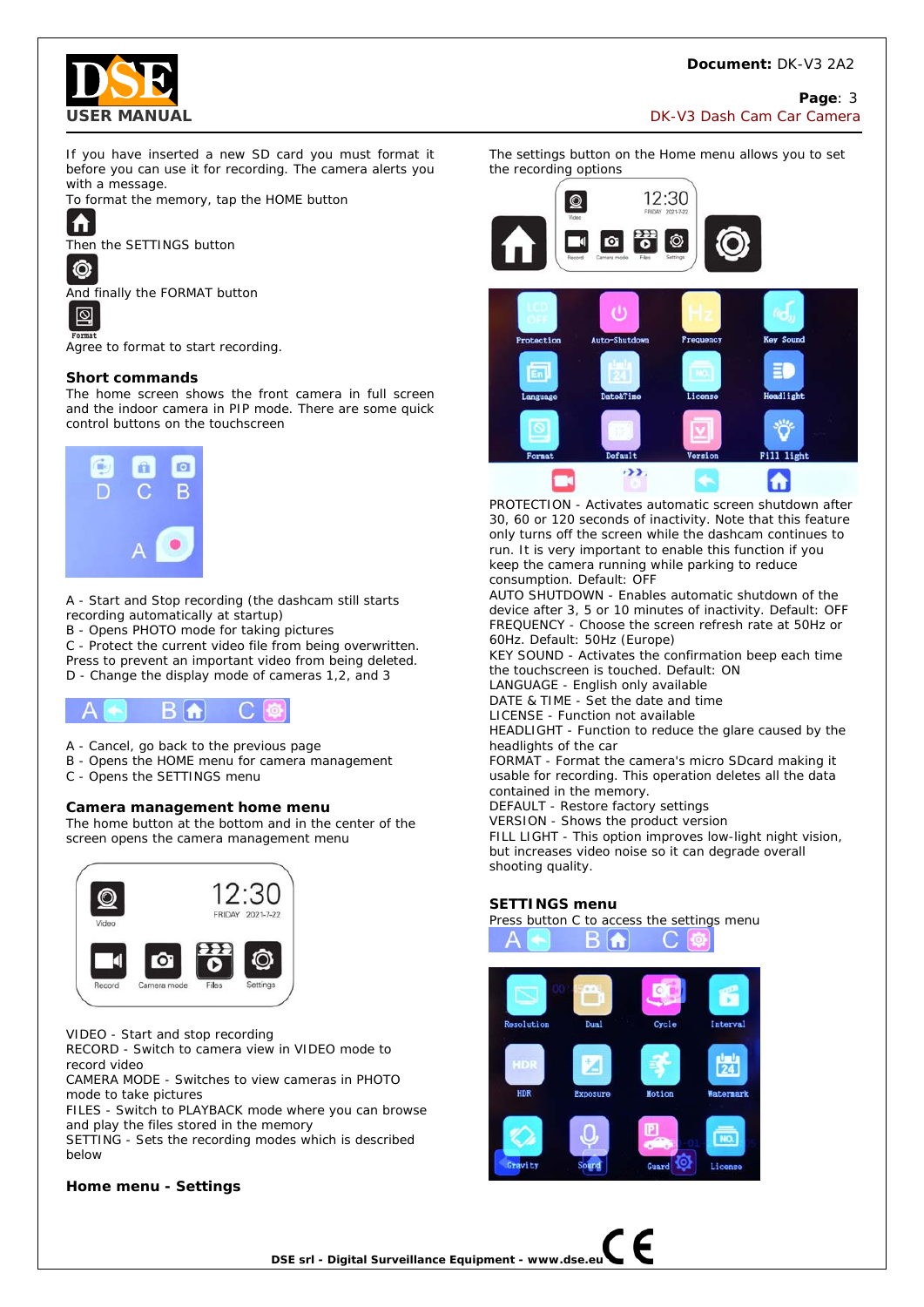

**Page**: 4 **USER MANUAL** DK-V3 Dash Cam Car Camera

RESOLUTION - Set the recording resolution 1296P, 720P, 480P. Normally the maximum resolution is maintained 1296P corresponding to approximately FullHD, but you can lower the resolution if you want to increase the video archive capacity. Default: 1296P

DUAL - If enabled, the dashcam records all 3 cameras: front, internal and rear. If disabled, the dashcam records only the front camera. Default: ON.

CYCLE - Enables continuous recording so the camera, once the memory has run out, continues to record overwriting the oldest files. You can define the duration of the individual video files (1,3,5 minutes). Default: 1 m.

INTERVAL - This is a function that allows you to increase the video archive capacity by introducing a delay between frames of up to 300 ms. For better video quality it is advisable to keep this option OFF. Default: OFF

HDR - High Dynamic Range. It is a function that improves the viewing of scenes with different levels of brightness and light-dark, which can be useful in some types of shooting. Default: OFF

EXPOSURE - Allows you to correct the brightness of the image with steps -3, -2, -1,0, + 1, + 2, + 3. Default: 0

MOTION - If you enable this function the dashcam will record only in the presence of movements in the image. The running man icon signals that the function has been activated. This function is very useful if you keep the recording active while parking in areas with little traffic, to record only in case someone approaches the vehicle. Video files recorded in this mode are 20 seconds long and are not automatically overwritten protected.

Motion detection is performed only by the front camera but activates the recording of all cameras. Default: OFF

WATERMARK - If you enable this function, the date and time are imprinted on the movies. Default: ON

GRAVITY - Here you enable the collision sensor (G-SENSOR) which detects impacts to the vehicle. This sensor is used to detect when the vehicle has been hit and automatically protect video files from overwriting. You can set the sensitivity Low, Medium and High. Default: OFF

SOUND - Here the recording of the vehicle's internal audio is enabled. Default: ON

GUARD (PARKING) - This is a convenient function to guard your car while parking. If you activate this function, the camera does not turn off completely when you switch off the power or press the off button, but remains in PARKING mode with shock detection, consuming very little battery. If the vehicle is hit, the camera turns on, starting recording for 30 seconds and then returning to standby. Video files recorded in this mode are automatically protected from overwriting.

The shock detection works on battery so you can use it in parking even if your car does not supply current from the cigarette lighter socket with the ignition off.

The video surveillance camera icon tells you that the function is active during live viewing

LICENSE - Function not supported

## **Playback of movies**

From the HOME Menu, press the FILES button to access playback of recorded video.



The videos are divided into folders: 1 tel. front, 2 tel. internal, 3 tel. rear.

You can play movies, delete them with the trash button and protect them from overwriting with the lock button. At

the top right there are three buttons to view videos, photos or only protected files. Ō  $\hat{\mathbf{u}}$ 



#### **The protection of movies**

When the memory is full, the camera continues to record overwriting the oldest files. Since the memory can hold a few hours of recording it is essential to protect important files from being overwritten so that they are not deleted.

To protect a file you can simply play it and press the key with the lock. Protected video is identified by the closed padlock icon. In the above window, for example, only the third file is overwrite protected.

As we have already seen, in the live view there is also a lock button C with which you can protect the current file, for example when an accident or a significant episode occurs.

The collision sensor (G-Sensor / Gravity) also automatically activates file protection in the event of an accident. Videos recorded in GUARD / PARKING mode are also automatically overwrite protected.

## **Computer connection via USB**

You can connect your dashcam to computer with a USB cable (not included). You can choose 3 connection modes directly on the dashcam screen:

MEMORY MODE - Use this mode to explore memory with explorer and copy files to PC. It is a great way to save video files to a computer without having to take out the memory card.

CAMERA MODE - Use this mode to use the dashcam as a webcam for your computer.

RECORDER MODE - Use this mode to use the dashcam normally and use the PC only as a power source.

## **PHOTO mode**

The camera has a photo mode with which you can take high quality photos. You can access photo mode with the B button in live view or from the HOME menu



In the PHOTO mode there is a button to take and a button to select the camera to use. There is also a settings button